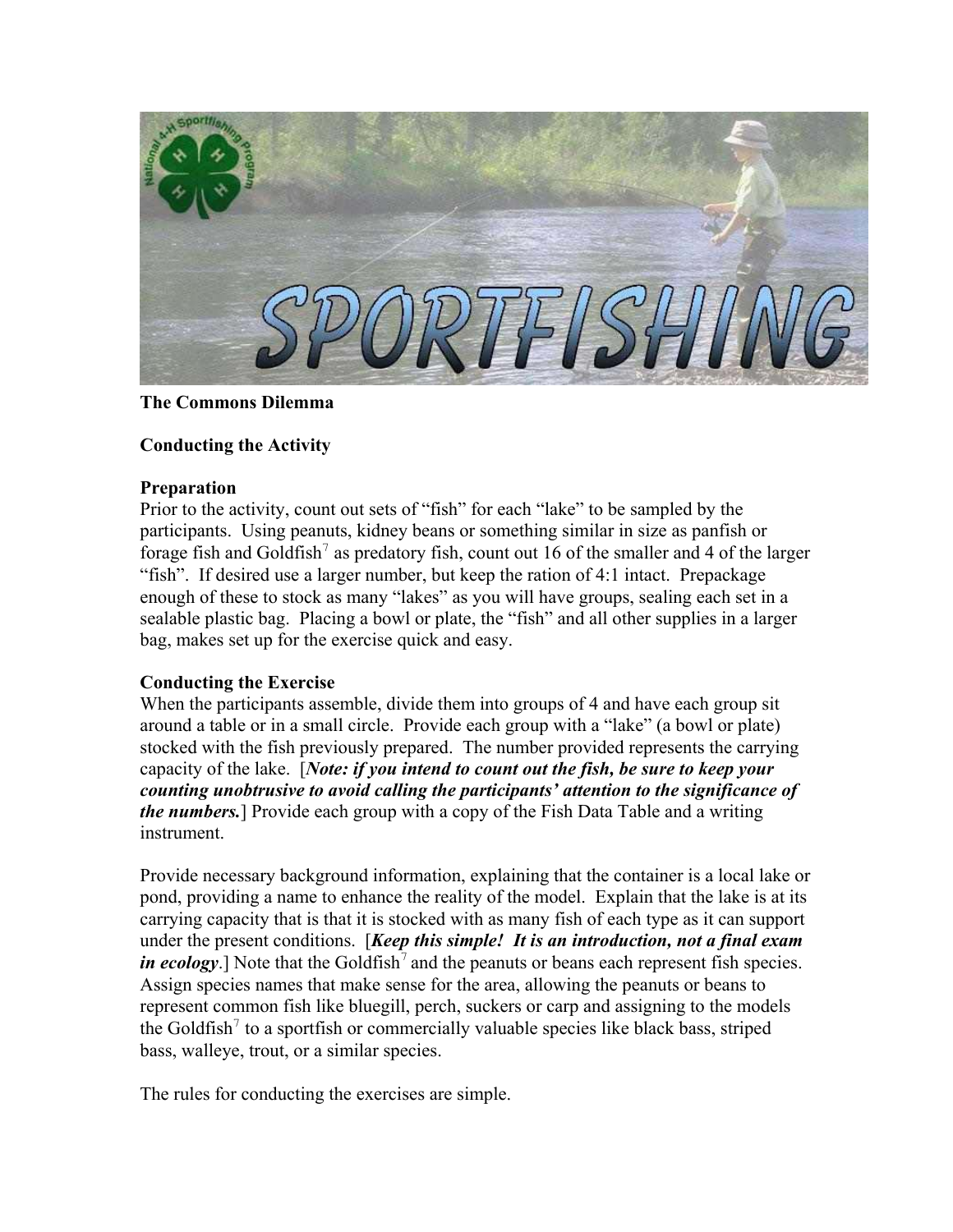1. No talking while the groups are fishing!

2. Each participant is an angler, and each angler will fish during each bout of fishing.

3. Each angler may harvest from 0 to 3 fish during their turn.

4. The number and types of fish taken are the choice of the angler fishing.

5. Each bout of fishing (every angler fishing once) will represent a year.

6. At the end of each year, a new fish of each species will be recruited (added) for every fish of that species remaining in the lake. [*The original number of fish of each species in the lake, however, may not be exceeded*.]

7. Each angler should keep the fish they catch in front of them. (Anglers will be able to eat their catch later.)

Start the activity by opening the lake/pond/sea to fishing. Remind them that they are not allowed to talk while they are fishing and the the maximum number they may take is three fish total. [*This may be a place to introduce the term "aggregate" that is used frequently in regulations*.] Have each angler keep his or her catch separately. Once each angler has had a chance to fish and take the number of fish they have decided to harvest, have each group record its annual catch (harvest) and the fish population (number of fish of each species remaining in the lake). If the Fish Data Tables are not used, the numbers should be recorded on a newsprint pad or chalkboard for each group. Determine the number of fish that can be recruited (the number of each species remaining, but not more than the original number for that species) and add the annual recruitment to the lake. [**Note that any population that is completely harvested cannot be replenished because that species has been extirpated (completely eliminated) from the lake!**]

Repeat the entire process for another Ayear,@ allowing each angler to determine his or her harvest and to take the fish they chose from the population. Record the annual catch and the fish population on the table, chalkboard or pad; and replenish the population according to the formula with recruited fish.

Remind the young people that they cannot talk until the exercise is over, and repeat the process for the third year. After the harvest has taken place, record the annual catch and fish population and allow recruitment to restock the lake. [*Note the alternative and additional ways of using this exercise listed below*.]

# **Discussion Ideas**

1. Who caught the most fish?

*Refer to the fish each person has in front of them for the answer.*

2. Which lake provided the greatest total harvest of fish?

*Refer to the table to determine total catches for each of the lakes in the exercise*. Why?

*Anglers were able to maintain recruitment and keep the lake at or near its carrying capacity.* 

3. Which lake was fished out the soonest?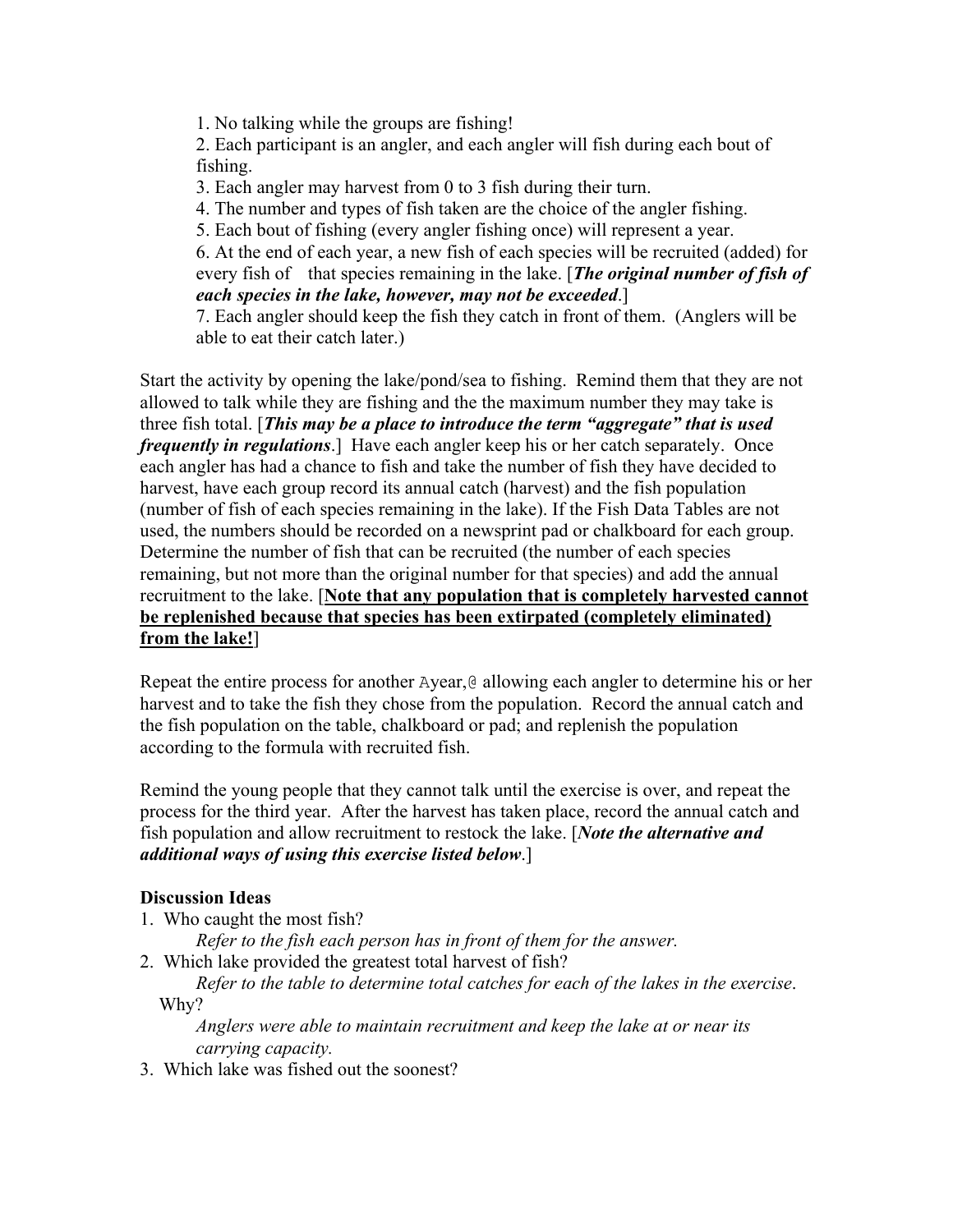*Refer to the table to determine if any of the lakes were completely fished out or had a species extirpated during the exercise and when that took place.* 

Why?

*If a species was fished to extinction in the lake, it was because the harvest exceeded the recruitment potential of the population*.

4. Which species was wiped out first?

*Refer to the table for this data.*

Why did this happen?

*Recruitment could not keep up with the harvest*.

5. Why were fish replaced proportionally to the remaining stock and only if some remained in the lake?

*Reproduction and recruitment require parental stock*.

- 6. Why were fish only replaced to the total numbers that were originally in the lake? *That was established as the carrying capacity of the lake. The lake was not capable of sustaining more that that number of each species*.
- 7. What were the best strategies for "sustained yield"? *Proposed answers will vary, but taking half the fish each year would maximize the number that can be recruited and harvested in this example.*

8. How did you feel as you played the game?

Did anyone take too many fish?

How did that make the other anglers feel?

Did everyone try to take as many fish as possible?

Why or why not?

 Did fishing strategy change among anglers when fish stocks appear to become depleted?

*All of these questions can produce excellent discussions. Be prepared to "go with the flow" and serve as a monitor for the resulting discussions*.

9. What happens when anglers do not use a cooperative fishing strategy?

*Fish stocks can be severely depleted or even extirpated leading to the "tragedy of the commons" as a result of the over fishing*.

10. In a natural system, what management strategies might be used to influence populations, for example, managing to have more Goldfish<sup>7</sup>?

*Regulations like catch and release, size/bag limits, habitat improvement to increase carrying capacity, stocking, and similar things can be used to augment populations*.

11. What kinds of local commons can you think of?

*Answers will vary from parking spaces or parks to wildlife populations or seats in a classroom. Be prepared to accept any that are reasonable examples and have teen leaders ready to expand the sphere of thinking if necessary*.

 Can you think of natural resources that are common in the U.S.? *Allow this list to be as wide-ranging and broad as desired, trying to get it to include both commons resources and proprietary ones and both renewable and non-renewable types, e.g.fisheries, forests, wildlife, pasture and grazing lands,* 

*oil, natural gas, coal, water*.

How do these resources differ?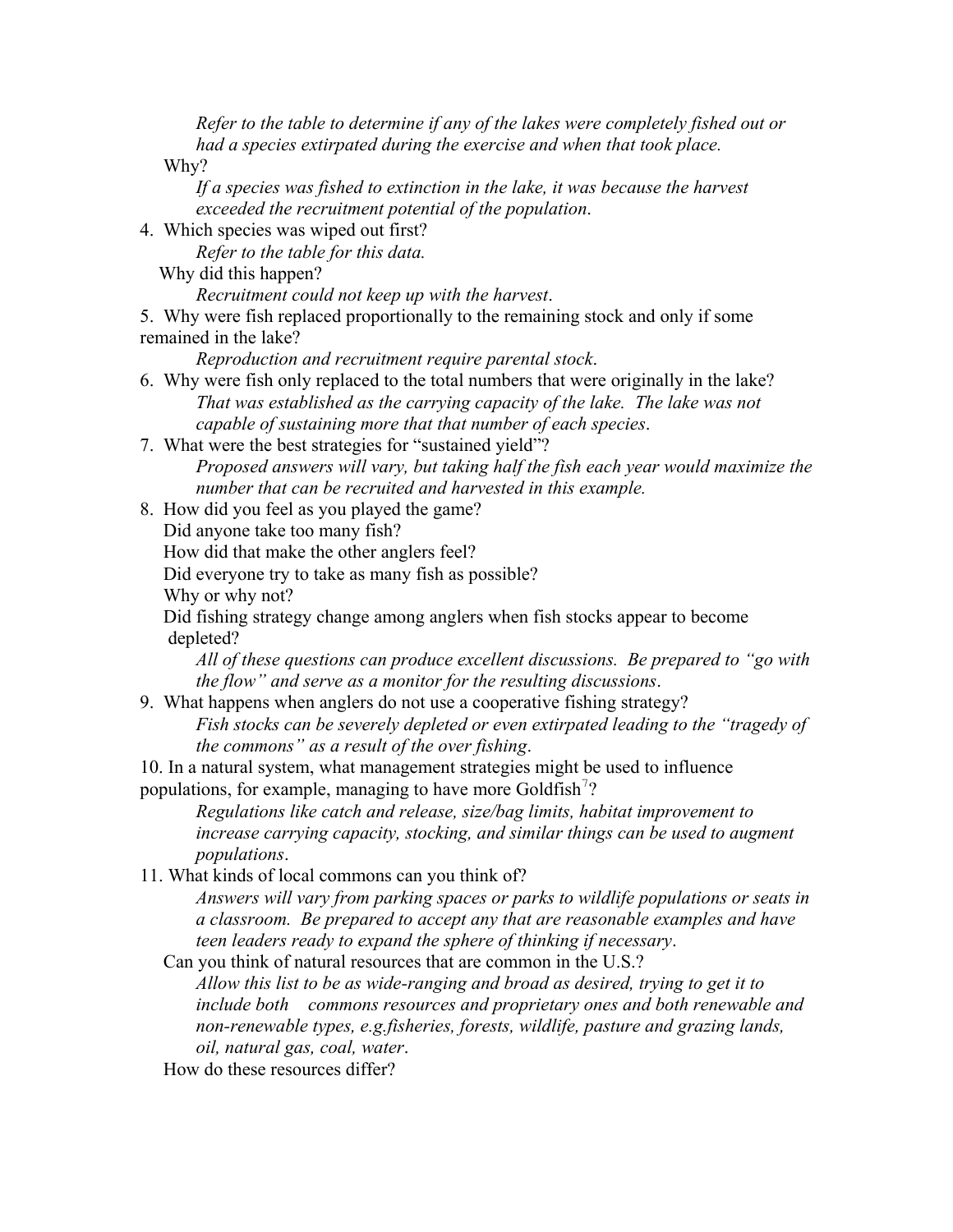*Some, like forests, are renewable, while others, like natural gas and oil, are nonrenewable.. Some are commons resources, owned by all people corporately, while others are proprietary resources, where possession of the resource may be vested in an individual, group or corporation. Some may be either type depending upon their location. For example, state or national forests are commons resources, while industrial forest or private forested lands are proprietary resources*.

- Are all natural resources considered "commons resources" throughout the world? *No, European traditions for fish and wildlife make them proprietary, while North American traditions regard them as commons resources. Water can be considered a commons resource in most of the eastern United States, but in "water rights" states (most of the western United States) it may be considered at least partially a proprietary resource*.
- 12. How do natural resources agencies manage commons resources? *As the representatives of the corporate body of the people, these agencies develop and enforce regulations, allocate (set apart) resources to various user groups, and generally control the use of commons resources for the common good, at*  least until a resource is rendered the private property of a legal taker of that *resource, by catching and keeping a legal fish, for example.*

13. Think ahead to the future. What advice would you leave for your great-grandchildren about fishing in this lake/pond/sea?

*Answers will vary, but they should reflect improved understanding of the interactions of carrying capacity, harvest rates and recruitment and the influence of these factors on commons resources to prevent the tragedy of the commons. They should also reflect cooperative use to maintain sustainable resource populations.* 

## **Activity Adaptations for Advanced Learners**

Now that the group is familiar with how this activity works, experiment with other versions listed below. You may want to have each group conduct a different version and compare results after they've fished for another three years. Or, you could have youths create their own versions by brainstorming variables that can affect fish population size (fertility of the system, predation, weather factors, availability of spawning habitat, human regulation, etc.). If they create their own scenarios, write them on index cards and distribute them among the groups. If not, copy or cut out the ones listed below.

#### **Instructions**

1. Follow instructions in the original version of this activity, allowing each group to fish for three years.

2. At the end of each year, stop the groups and have them record their data. Restock fish as before.

3. After three years, reward the anglers by allowing them to eat their "catch."

4. While snacking, have each group report their strategies and results and discuss their scenarios among the whole group. Which strategies do they believe provided the best chance for sustained fishing? Why?